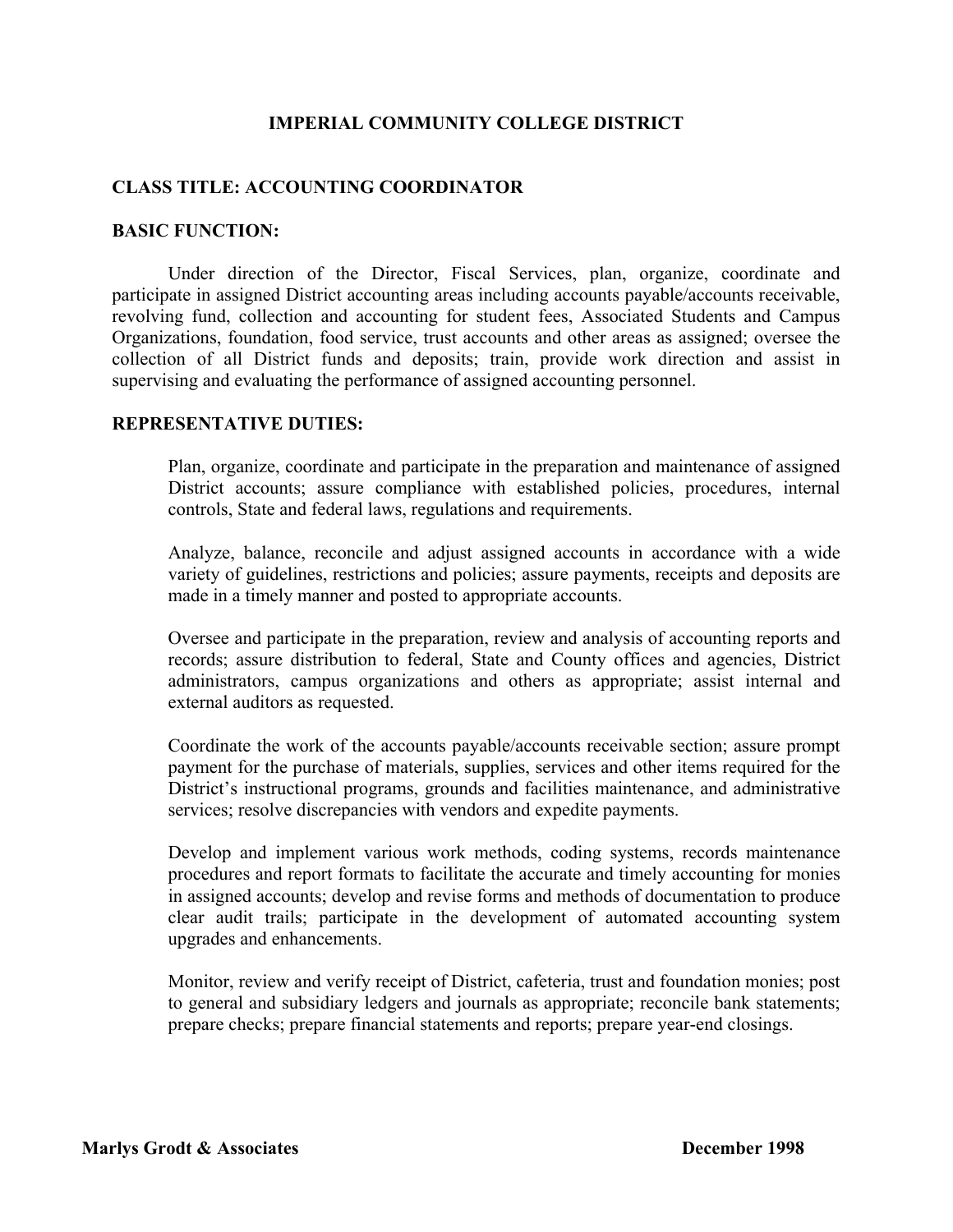## **ACCOUNTING COORDINATOR (Continued) Page 2**

Provide work direction in a lead capacity; assign and review work; provide for appropriate training and staff development opportunities; assist in counseling, disciplining and performing performance evaluations of assigned staff.

Prepare and distribute correspondence, claims, payment adjustments and other financial documents to process payments, clarify information, and detect errors and correct discrepancies in accounting records and reports.

Oversee the collection of monies from students for enrollment fees, tuition and parking; maintain files on outstanding student fees and take appropriate action; monitor and maintain revolving cash and petty cash funds; write checks, process and prepare reimbursement according to established guidelines.

Maintain credit cards accounts for administrators, Board members and others and pay monthly statements.

Operate office equipment including typewriter, computer terminal and printer, calculator and credit card and facsimile machines.

Perform related duties as assigned.

## **KNOWLEDGE AND ABILITIES:**

#### KNOWLEDGE OF:

 Generally Accepted Accounting Principles Laws, rules and regulations governing community college financial reporting and governmental accounting Financial analysis and reporting requirements Financial and statistical recordkeeping techniques Automated accounting and auditing systems Operation of computer terminal, microcomputer, printer, copier and other office machines Preparation, maintenance, verification and processing of accounting records Preparation, review and control of assigned accounts District organization, operations, policies and objectives Principles and practices of supervision and training

## ABILITY TO:

Plan, organize, coordinate and participate in accounting work related to accounts payable/accounts receivable, collection and accounting for student fees, foundation and trust accounts, campus organizations and student body accounts, and other accounting areas as assigned.

Analyze, review, adjust, balance and reconcile assigned accounts.

Prepare and review financial statements and reports to various agencies as appropriate.